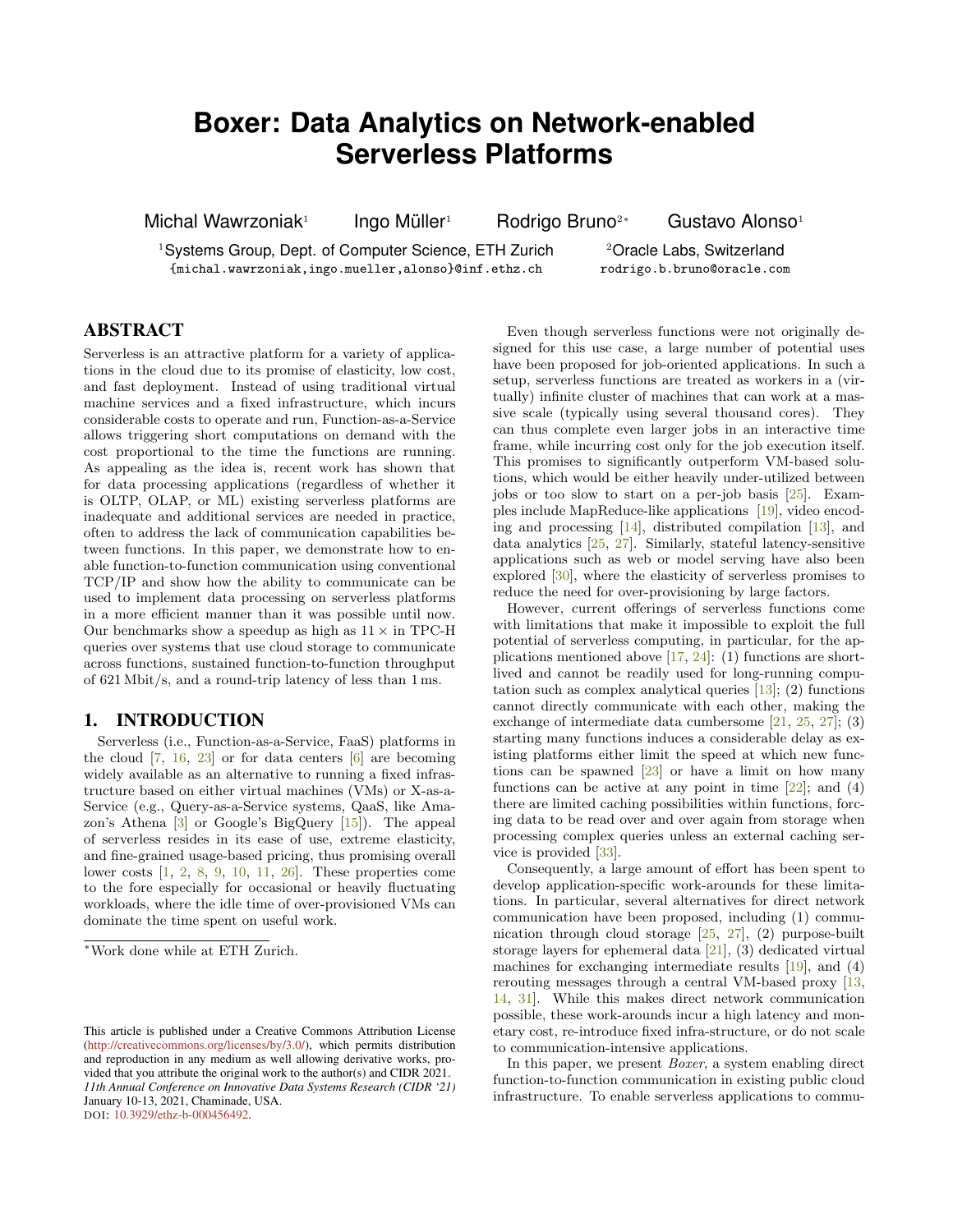nicate through a conventional TCP/IP network stack, Boxer uses TCP hole-punching techniques related to Peer-to-Peer systems [\[12,](#page-6-15) [18\]](#page-6-16) to circumvent the network constraints of current serverless offerings.

We show the potential of Boxer by extending our own work on data processing based on serverless functions, Lambada [\[25\]](#page-7-2), with support for TCP/IP-based communication. The new implementation is not only simpler and less specific to a particular environment, it also significantly outperforms the original version based on data exchanges through cloud storage: Most TPC-H queries are both faster and cheaper by a factor  $4 \times$  and  $6 \times$ , with some queries enjoying an improvement as high as  $11 \times$  and  $15 \times$  in running time and cost reduction, respectively.

These observations are encouraging and show the potential of network-enabled serverless platforms. Through Boxer, it becomes possible to explore many new architectural approaches to elasticity and large scale data processing. For instance, a database engine running on a fixed-size cloud deployment (a VM of a given size) could react to sudden load spikes quickly by moving part of the load to serverless functions. Such an approach exploits the conventional engine for the regular load and takes advantage of the elasticity of serverless to spawn occasional jobs that increase the overall capacity without requiring to provision the system for the peak load. We expect Boxer to enable many such designs, leading to hybrid approaches combining conventional cloud deployments and networked serverless functions.

# 2. BACKGROUND AND RELATED WORK

In what follows we focus on the use of serverless for data processing as discussed in, e.g., [\[17,](#page-6-14) [25,](#page-7-2) [27,](#page-7-3) [32\]](#page-7-10), and do not consider other use cases that might impose different requirements and/or constraints.

#### 2.1 Overview of Serverless Platforms

Serverless platforms allow developers to decompose applications in small logic units (functions) triggered when specific events occur, e.g., files are uploaded to storage, REST API calls, etc. Developers upload the function code/binary and configure how it should be activated. Then the serverless platform is responsible for instantiating the function execution runtimes, deploying them, and determining the scalability factor for each function, i.e., how many function execution environments to host for each function. Besides simplifying application development and deployment, serverless offers a lower startup time than virtual machine based deployments  $\begin{bmatrix} 1, 2, 8, 9, 10, 11, 26 \end{bmatrix}$  $\begin{bmatrix} 1, 2, 8, 9, 10, 11, 26 \end{bmatrix}$  $\begin{bmatrix} 1, 2, 8, 9, 10, 11, 26 \end{bmatrix}$  $\begin{bmatrix} 1, 2, 8, 9, 10, 11, 26 \end{bmatrix}$  $\begin{bmatrix} 1, 2, 8, 9, 10, 11, 26 \end{bmatrix}$  $\begin{bmatrix} 1, 2, 8, 9, 10, 11, 26 \end{bmatrix}$  $\begin{bmatrix} 1, 2, 8, 9, 10, 11, 26 \end{bmatrix}$  $\begin{bmatrix} 1, 2, 8, 9, 10, 11, 26 \end{bmatrix}$  $\begin{bmatrix} 1, 2, 8, 9, 10, 11, 26 \end{bmatrix}$  $\begin{bmatrix} 1, 2, 8, 9, 10, 11, 26 \end{bmatrix}$  $\begin{bmatrix} 1, 2, 8, 9, 10, 11, 26 \end{bmatrix}$ , thereby achieving high degrees of parallelism in a fraction of the startup time. This is useful for occasional, interactive use [\[25,](#page-7-2) [27\]](#page-7-3).

#### 2.2 Data Shuffling

Since functions cannot communicate directly with each other, applications that involve heavy data processing have to resort to a variety of mechanisms to shuffle data among functions: Amazon S3 [\[4\]](#page-6-17), messaging queues such as Amazon SQS [\[5\]](#page-6-18), using hand-tuned VM-based resources to exchange data [\[21,](#page-7-6) [28,](#page-7-11) [33\]](#page-7-8), or implementing data exchange operators that rely on cloud storage to pass the data [\[25,](#page-7-2) [27\]](#page-7-3). Such solutions incur at least one of these two problems: i) cloud-based storage latency is at least two orders of magnitude higher than the sub-millisecond latency of pointto-point communication in data center networks (further aggravated by the fact that data shuffling requires at least two requests, one to read and one to write); ii) VM-based solutions force developers to manually manage cloud resources, partially defeating the purpose of using serverless.

Previous efforts have tried to ameliorate the data shuffling problem by tailoring storage services so that they can be used to exchange data. For example, Klimovic et al. [\[21\]](#page-7-6) have designed an elastic, fast, and fully managed storage system for ephemeral data. Similarly, Pu et al. [\[28\]](#page-7-11) have built a system for intermediate data that uses a combination of AWS ElasticCache and AWS S3. Built with a focus on transactional workloads, Anna [\[33\]](#page-7-8) is an elastic caching system built on top of a pre-existing key-value store [\[32\]](#page-7-10) that can be used to implement stateful functions [\[30\]](#page-7-4) and transactional causal consistency for serverless functions [\[34\]](#page-7-12). In all these cases, the effort is complicated by the difficulty in determining what is the optimal storage strategy for data analytics [\[20\]](#page-6-19) and the wide range of incompatible options among the offerings available [\[33\]](#page-7-8).

For data analytics, the alternative to implementing such extra services is to exchange data through cloud storage using an exchange operator writing to and reading from permanent storage services. In Starling [\[27\]](#page-7-3), intermediate data is exchanged between functions using Amazon's S3 [\[4\]](#page-6-17). The high latency of the service is hidden by using parallel read requests per function and, for actual data shuffling requiring all-to-all communication, the ability to read only a fraction of a file that S3 provides is used so that the amount of data to be moved is minimized. Lambada [\[25\]](#page-7-2) also uses S3 but uses a more sophisticated exchange operator (see below). These two systems have the advantage of not requiring any external service but, despite their efforts to minimize the overhead, their performance is still limited by that of S3: both systems show that data analytics over serverless today is only cost-efficient at a low query throughput.

# 2.3 Networking in Serverless

The possibility of allowing direct communication between functions has been previously suggested  $\left[13\right]$  but without any concrete implementation nor details of how this could be achieved. Attempts at implementing such a service have been made [\[29\]](#page-7-13) but using specialized APIs and network protocols. Existing examples of the proposed approach cover mostly communication between two functions rather than generalized networking capabilities.

Lacking the ability to establish direct communications, current systems exploit the ability of functions in Amazon Lambda to establish outgoing TCP connections. For instance, InfiniCache [\[31\]](#page-7-9) provides functions with the address of a proxy at start time. The function then uses that address to establish a TCP connection to the proxy. When clients want to contact the function, they contact the proxy, which then relays the message to the function and eventually forwards the answer. A similar design, involving an external coordinator, is used in [\[13,](#page-6-13) [14\]](#page-6-12) for the same purpose. Enabling communication through an intermediary service can become a scalability bottleneck, increases the round trip time for all requests, requires additional infrastructure, and does not allow direct communication between functions as needed for parallel query processing. For data processing, where the amount of data being exchanged can be large, such a multistaged exchange operator is an inefficient approach due to the amount of data copying involved.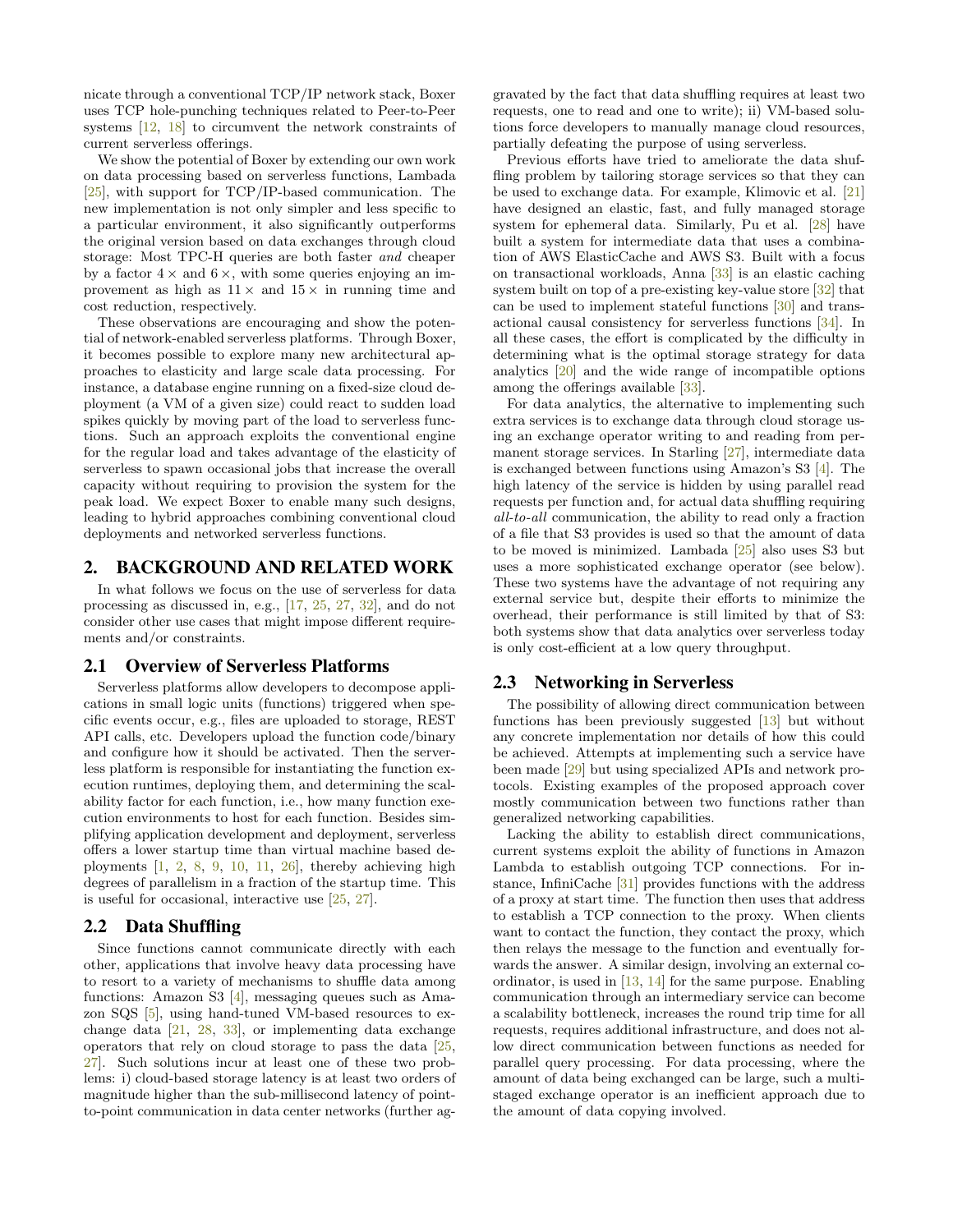# 3. LAMBDA-TO-LAMBDA COMMUNICA-TION

In this section we describe Boxer, a system enabling network communication across serverless functions. Boxer leverages TCP/IP, a reliable data stream protocol, and standard sockets, to allow functions to communicate directly with each other without an intermediary service. The current implementation runs on AWS Lambda, which we have chosen for the first prototype as it supports more programming languages and has higher service limits than the other commercial offerings from Microsoft and Google [\[27\]](#page-7-3).

## 3.1 Network Address Translation (NAT)

In AWS Lambda, functions execute behind a NAT. NAT (Network Address Translation) is a common networking technique used in data center networks composed of many isolated IP address spaces. NAT devices map addresses from one address space to another to provide transparent routing between hosts in different address spaces. In general, hosts behind a NAT can initiate connections to routable hosts outside of their NAT, however, they cannot accept new incoming requests. Lambdas are thus allowed to initiate new connections to outside services, but cannot accept incoming requests. Functions have their local private address spaces, and NATs provide a transparent mapping to externally routable addresses used for communicating with external services.

To enable direct communication between functions, functions must receive network requests initiated by other functions. New network requests to functions have to traverse their NAT, or otherwise, they will be discarded. We found two methods to traverse AWS Lambda NATs, enabling lambdato-lambda TCP communication. They can be seen as variants of classic techniques developed more than a decade ago by the P2P research communities. The first one is a special case of parallel TCP hole punching [\[12\]](#page-6-15), and the second one is similar to *sequential TCP hole punching*  $[18]$ . We currently use both, for different purposes as described below.

# 3.2 Boxer Hole-Punching Service

Boxer is composed of three sub-systems: (1) the Boxer hole-punching service, (2) the Coordinator service, and (3) the Transparent Compatibility module. All three are deployed together with the function code and execute alongside each Lambda instance.

The Boxer hole-punching service runs in every function instance. It provides a function-local API to request NAT holes to be punched in NAT(s) of other function instances. This API is used by the transparent compatibility module (described below) to provide function to function TCP connection setup capabilities to unmodified applications.

The hole-punching service instances maintain control connections with each other. These connections are set up during initialization using a version of the parallel TCP hole punching protocol [\[12\]](#page-6-15). The control connections are used by hole-punching service instances to forward remote hole punching requests to the appropriate remote instances.

When a hole-punching service instance receives a request from a remote peer, this request corresponds to a remote function attempting to make a new TCP connection to the local function. In the basic configuration, the receiving holepunching service uses a form of sequential TCP hole punching  $[18]$  to punch a hole in the NAT and then send an acknowledgment to the requesting hole-punching service. The TCP connection instantiation is then allowed to proceed as it will now be possible to traverse the NAT. Via this local hole punching interface, functions can punch holes in remote NATs with the agreement of the remote function and instantiate TCP connections to a remote listening function.

# 3.3 Coordinator Service

The Coordinator Service is responsible for tasks related to control and orchestration. At Lambda function instantiation time, the local Coordinator in the function contacts its seed Coordinator to join the system. The seed Coordinator is the same as the local Coordinator running in the functions, except the seed Coordinator is not instantiated behind a NAT, e.g., in a VM,—it can accept initial network connections from lambdas without the need to perform hole punching. The seed replies with the observed external address and begins to stream function membership updates. At this point, the local Coordinator can start the local holepunching service described above. Currently, we rely on one seed Coordinator for propagating membership updates, but other designs are conceivable. The way the seed Coordinator operates is similar to the way proxies are used in InfiniCache [\[31\]](#page-7-9) except that it forwards addresses of other functions so that the function can establish direct connections to them without having to rely on the proxy for all communications as it happens in InfiniCache.

The seed Coordinator may also reject the join request. Currently, there are two reasons why a join request can be rejected: (1) if the joining lambda's external address is already registered, (2) if there is already a sufficient number of lambdas participating. Both of these decisions can be seen as very simple resource allocation decisions.

Every Coordinator provides a local membership service allowing the application to learn of other participating functions incrementally, just by receiving updates from a local network connection. This feature matches the elasticity expected of serverless systems.

The local Coordinator is also responsible for starting the application inside a Lambda function, and loading the compatibility module described below. Depending on the application, the required environment and start conditions may differ. For example, currently, Lambada requires the list of participating addresses to be provided at start time so that it can exchange intermediate data for query processing. In this case, the Coordinator delays the execution of the function until all necessary participants have joined and unique worker IDs have been assigned. It then starts the execution of the function application. This can be seen as a very simple distributed coordination service.

# 3.4 Transparent Compatibility Module

The AWS Lambda runtime environment is based on Linux. Typical Lambda functions (or the libraries they leverage) target that interface, including the socket interface for network functionality exposed by libc system library. To support the execution of such unmodified binaries that can perform function to function networking using Boxer, we deploy a small shim interposition library and instruct the dynamic linker to link all applications with it when they are started (using the LD\_PRELOAD environment variable). The shim intercepts appropriate libc socket function calls. When the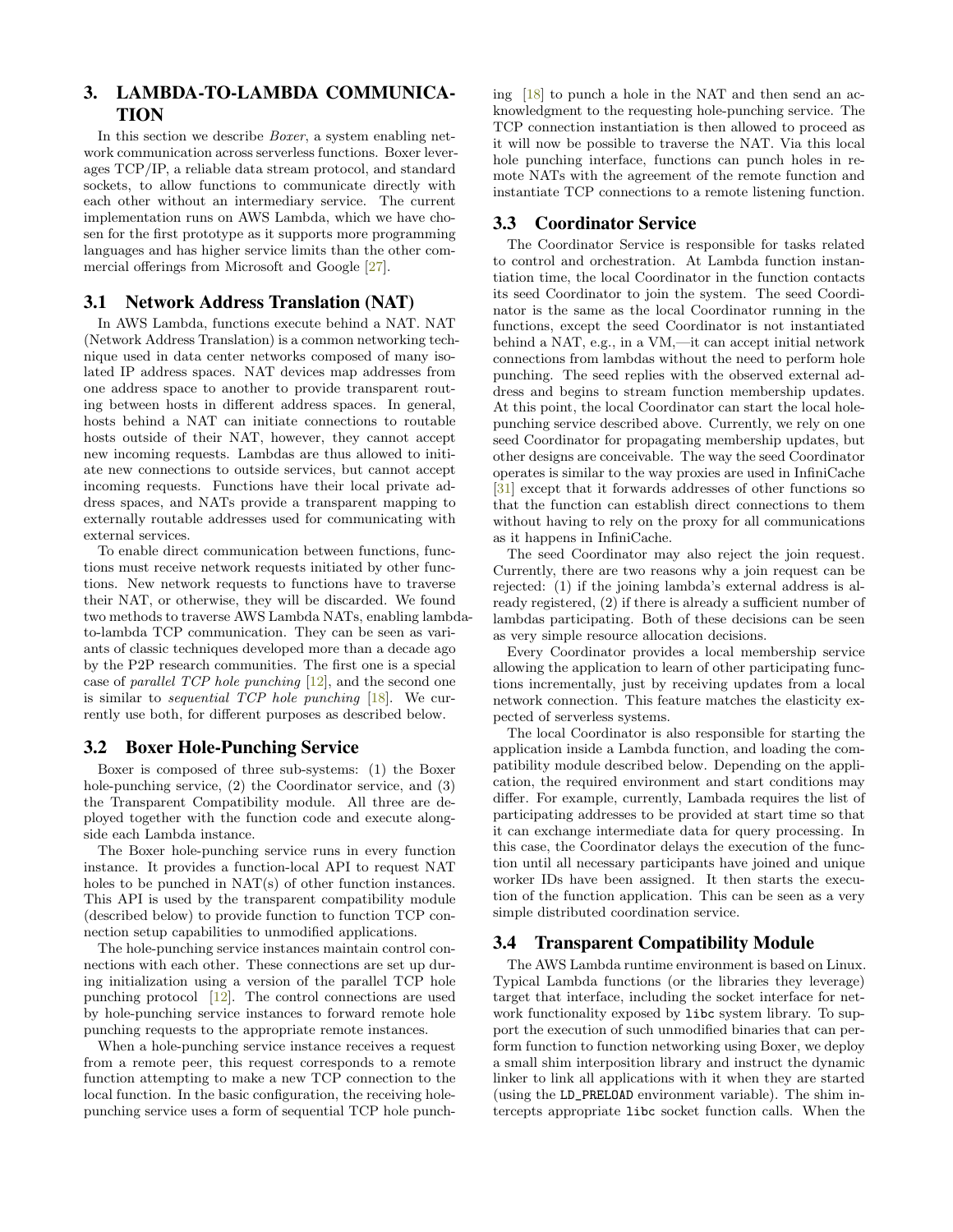|            | Median              | Mean                               | Std Dev                 | Min                      | Max                  |
|------------|---------------------|------------------------------------|-------------------------|--------------------------|----------------------|
| Latency    | $531 \,\mathrm{us}$ | 629 us                             | 318 us                  | 208 us                   | $1442 \,\mathrm{us}$ |
| Throughput |                     | $627 \,\mathrm{Mbit/s}$ 621 Mbit/s | $23.4\,\mathrm{Mbit/s}$ | $552 \, \mathrm{Mbit/s}$ | $684 \text{ Mbit/s}$ |

<span id="page-3-1"></span>Table 1: Function to function round-trip TCP latency (1 KiB message size) and throughput using Boxer.

<span id="page-3-2"></span>

|              |                          | Lambda S3 Lambda Boxer-TCP EC2 t2.large EC2 t3.large EC2 m4.large |                     |                     |                     |
|--------------|--------------------------|-------------------------------------------------------------------|---------------------|---------------------|---------------------|
| Avg. latency | $108 \,\mathrm{ms}$ [17] | $629$ us                                                          | $335 \,\mathrm{us}$ | $205 \,\mathrm{us}$ | $186 \,\mathrm{µs}$ |
| Slowdown     | $581 \times$             | $3.4 \times$                                                      | $1.8\times$         | $1.1 \times$        | $1\times$           |

Table 2: Network latency comparison across different cloud deployments and using S3 to exchange data.

function application wants to establish a TCP connection with another function, instead of directly calling the libc system library implementation that then issues system calls to the Linux kernel to perform the connection setup, the interposition module intercepts the request. It first uses the Boxer hole-punching service on behalf of the application to punch the necessary NAT holes and only then forwards the original request to the system libraries that then issue system calls to the Linux kernel. The application is unaware of this interception and proceeds to use the conventional socket interface.

#### 3.5 Network Measurements

To explore the function to function TCP networking enabled by Boxer, we measured TCP throughput and latency between pairs of AWS Lambdas. The experiments were conducted in the AWS us-west-2 region with the Lambda function environment with 3008MB of memory.

We measured TCP throughput between pairs of Lambdas by running an unmodified iperf $3<sup>1</sup>$  $3<sup>1</sup>$  $3<sup>1</sup>$  network measurement tool. We chose to use iperf3 because it is a popular and well-maintained tool aiming to measure throughput achievable by regular user-space applications. We invoked 48 concurrent Lambda instances, each running unmodified iperf3 using Boxer. Each Lambda instance was paired with one other Lambda instance; one running iperf3 in server mode and the other in client mode. Once an iperf3 pair established a TCP connection the server receive throughput benchmark was run for the 15 minutes. We recorded the measured unidirectional throughput at one-second granularity over the 15-minute period (the maximum lifetime of a Lambda function) of the 24 Lambda instance pairs. We observe an average sustained throughput of 621 Mbit/s without noticeable degradation over the entire 15-minute time period. Table [1](#page-3-1) presents statistics of 1-second throughput measurements for all functions, discarding measurements from the first 15 seconds of the experiment. During the 15 minute experiment, for all active TCP connections, the minimum throughput achieved over any 1-second window was 552 Mbit/s showing the throughput was sustained over the lifetime of the connections. Throughput achieved during the initial period of the experiments was significantly higher, which is why the reported steady state statistics do not include first 15 seconds of the experiment. The average throughput during the initial 3 seconds of the experiment was 1008 Mbit/s, median was 644 Mbit/s and maximum throughput recorded over 1 second window was 1802 Mbit/s. After this initial burst of

available throughput, the steady state reported in Table [1](#page-3-1) is reached.

We also measure the TCP latency between pairs of Lambdas using a ping-pong message exchange program running in each Lambda instance. After instantiating 64 Lambda instances and pairing each instance to one other instance, the test program starts in server mode on one Lambda of the pair and in client echo mode in the other Lambda. After the echo client establishes a TCP connection to the server, the server starts a round of 1000 ping-pong exchanges with message size of 1 KiB. The server measures the total time of the round, repeats for 100 rounds and reports the final results, presented in Table [1.](#page-3-1) The average TCP round trip latency between two Lambdas is 629 µs and median latency of 531 µs. It should be noted that the level of dispersion in the latency measurement is not insignificant, and is contributed to by two main factors. First, latency outliers during the lifetime of one TCP connection, and second, the average latency between Lambda pairs varies between pairs, perhaps reflecting different placement of Lambda instances in the datacenter network.

Table [2](#page-3-2) shows average TCP latencies measured using the same measurement tool described above, except not run between pairs of Lambda instances but between pairs of three EC2 virtual machine instance types. As above, the amount of data exchanged in all cases is 1 KiB. The comparison of the results shows that Lambda to Lambda TCP latency using Boxer has a function to function networking latency that is comparable to that of VM-to-VM networking, and significantly  $(172 \times)$  lower than that reachable when implementing communication through S3 as it is done in existing data processing systems over serverless [\[17,](#page-6-14) [25,](#page-7-2) [27\]](#page-7-3). For the numbers reporting the overhead of communication through S3, we use the figures provided in [\[17\]](#page-6-14).

# 4. EVALUATION

#### 4.1 Overview of Lambada

To evaluate Boxer in an end-to-end scenario, we use and extend Lambada [\[25\]](#page-7-2), a data analytics system built for serverless functions that relies on S3 to exchange data between functions using an exchange operator that is among the most efficient published so far.

In Lambada, only a small component of the system referred to as driver resides on the laptop or workstation of the user. It consists of the user interface, query optimizer, and compiler, as well as part of the query execution layer. All other components are serverless components that are

<span id="page-3-0"></span><sup>&</sup>lt;sup>1</sup>Version 4.19.76 fac957a0b5c3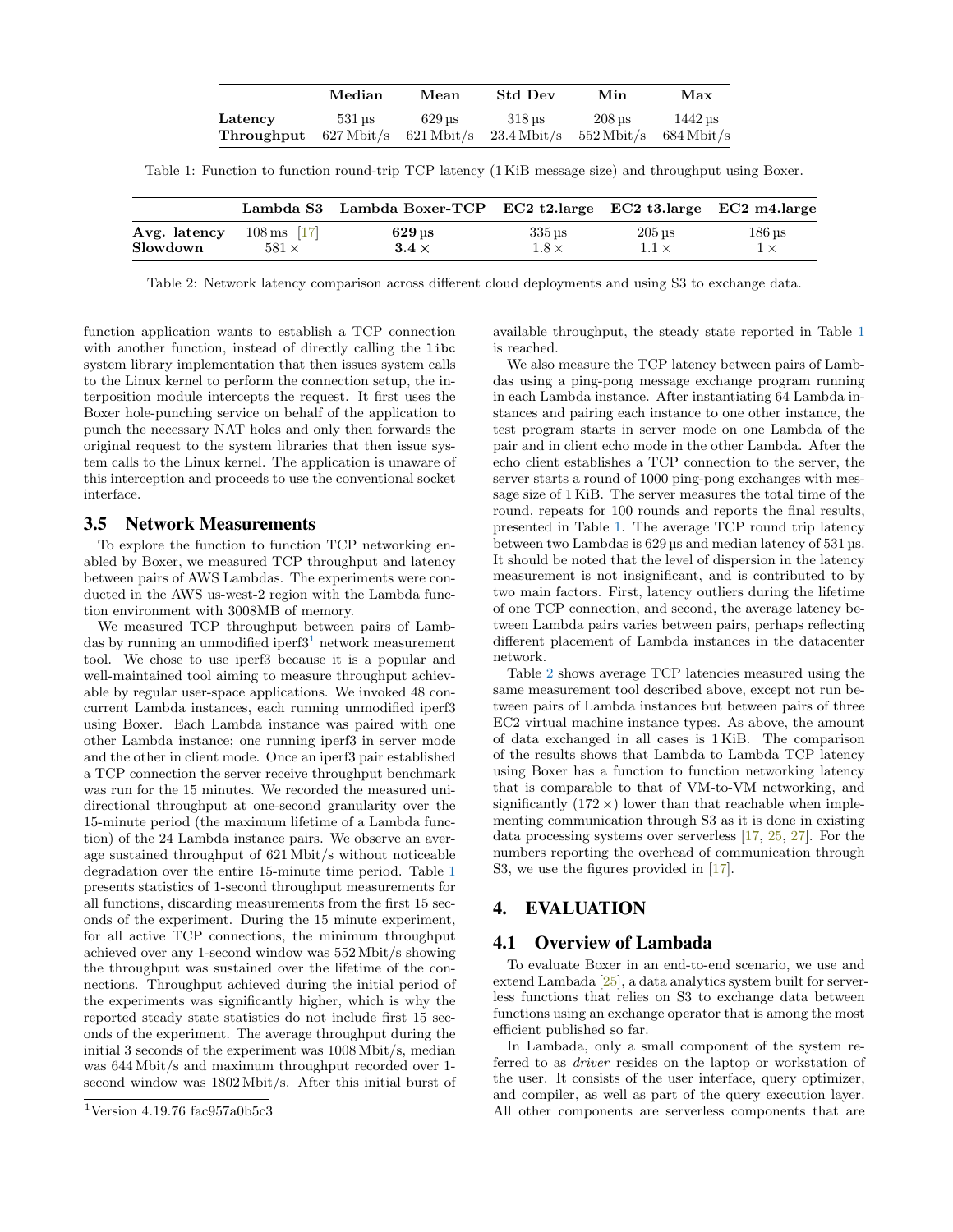<span id="page-4-1"></span>

Figure 1: Running time of Lambada on TPC-H using TCP+Boxer or S3 for communication.

fully managed by the cloud provider. In particular, Lambada uses serverless functions as workers of the execution layer, which communicate among themselves and with the driver through shared serverless storage, i.e., a combination of message queues  $(SQS)$ , cloud storage  $(S3)$ , and key-value stores (DynamoDB).

The driver translates queries into executable plans and starts executing them. After some potential pre-processing, it launches a potentially large number of serverless functions in order to execute data-parallel plan fragments representing the bulk of the work. Queries typically read one or more input tables from cloud storage and either store the result again on cloud storage or return their intermediate results to the driver, which may post-process them before returning them to the user. For more details about Lambada, we refer to the original paper [\[25\]](#page-7-2).

## 4.2 Baseline

In the original version, which we take as the baseline, Lambada uses serverless cloud services for indirect communication among the workers. In particular, it implements operators that need to shuffle data among the workers such as joins, grouping, reduction, and sorting, using a purposebuilt exchange operator that communicates through files on cloud storage. The main idea is to write all data that needs to be sent from a particular worker to another one into a file whose name is based on the two worker IDs, such that the receiver can poll on that file until it exists and read its content. While this approach makes it possible for workers to communicate without a direct network connection, its basic version does not scale to a large number of workers: Since it involves a quadratic number of files (one for each pair of workers), it runs into service limits of the cloud storage system and incurs a quadratic request cost. To overcome this issue, Lambada does the exchange in two rounds, each this issue, Lambada does the exchange in two rounds, each within a sub-group of  $\sqrt{P}$  of the P workers, which requires only  $\mathcal{O}(P \cdot \sqrt{P})$  accesses to cloud storage, and combines all data sent by each worker into a single file, reducing the number of write accesses to just P.

# 4.3 Lambada + Boxer

To measure the impact of Boxer on query processing, we extend Lambada with a traditional TCP-based exchange operator that uses the interfaces provided by Boxer. This operator reads its upstream data, partitions it into buffers (one for each other worker), and sends each buffer to its target worker as soon as it is full using a regular TCP connection. In order to hide network latencies, we use asynchronous socket operations such that the latencies of many simultaneous messages overlap among themselves as well as with local processing. In order to reduce the number of connections, we reuse one connection among all operators in a query for every  $\langle sender, receiver \rangle$  pair. Neither the design nor the implementation of this operator is specific or even aware of the serverless setup. In each worker, Boxer loads the interception library to Lambada's query processing engine with the mechanism described above, which transparently activates hole-punching for the connection setup and uses standard network sockets afterward.

We evaluate the two versions of Lambada on TPC-H at Scale Factor 10. As in the original paper  $[25]$ , we generate the data in a dictionary-encoded form and formulate the queries against the dictionary codes in order to avoid implementing string support. We store the data in Snappycompressed Parquet files on S3, totaling about 3.2 GB. For the workers, we use serverless functions of 2 GiB main memory, which gives them the timeslices of slightly more than one CPU. Lambada now supports more queries than in the original paper but still misses features to run the full bench-mark.<sup>[2](#page-4-0)</sup> We use 64 workers and a single-level exchange for both variants, which simplifies the setup and interpretation of the experiments. In order to isolate the effect of the communication mechanism, we add an artificial barrier at the beginning of each inner plan fragment (implemented using Boxer in both versions) and measure the time from the moment the first worker passed that barrier until the last worker completed its plan fragment. Except for using two different versions of the exchange operator, the plan fragments run by both versions are exactly the same. All numbers represent averages of five runs.

#### 4.4 Query Execution Time

Figure [1](#page-4-1) shows the running time of the two variants. As the plot shows, Lambada is consistently and significantly faster using direct communication via Boxer than using indirect communication via cloud storage. The numbers above the bars indicate the speed-up of the former over the latter. The performance difference is mostly in the order of  $4 \times$  and  $6 \times$  and has a strong correlation with the number of exchange operators in the data-parallel plan fragments: Queries 1 and 6 do not exchange any data and thus have the same running time with both variants as expected; Queries

<span id="page-4-0"></span><sup>&</sup>lt;sup>2</sup>The missing features are unrelated to the network layer and are limitations of Lambada: Queries 9, 13, 16, and 20 need string or null support and Queries 7 and 20 need a broadcast operator or support for multiple stages.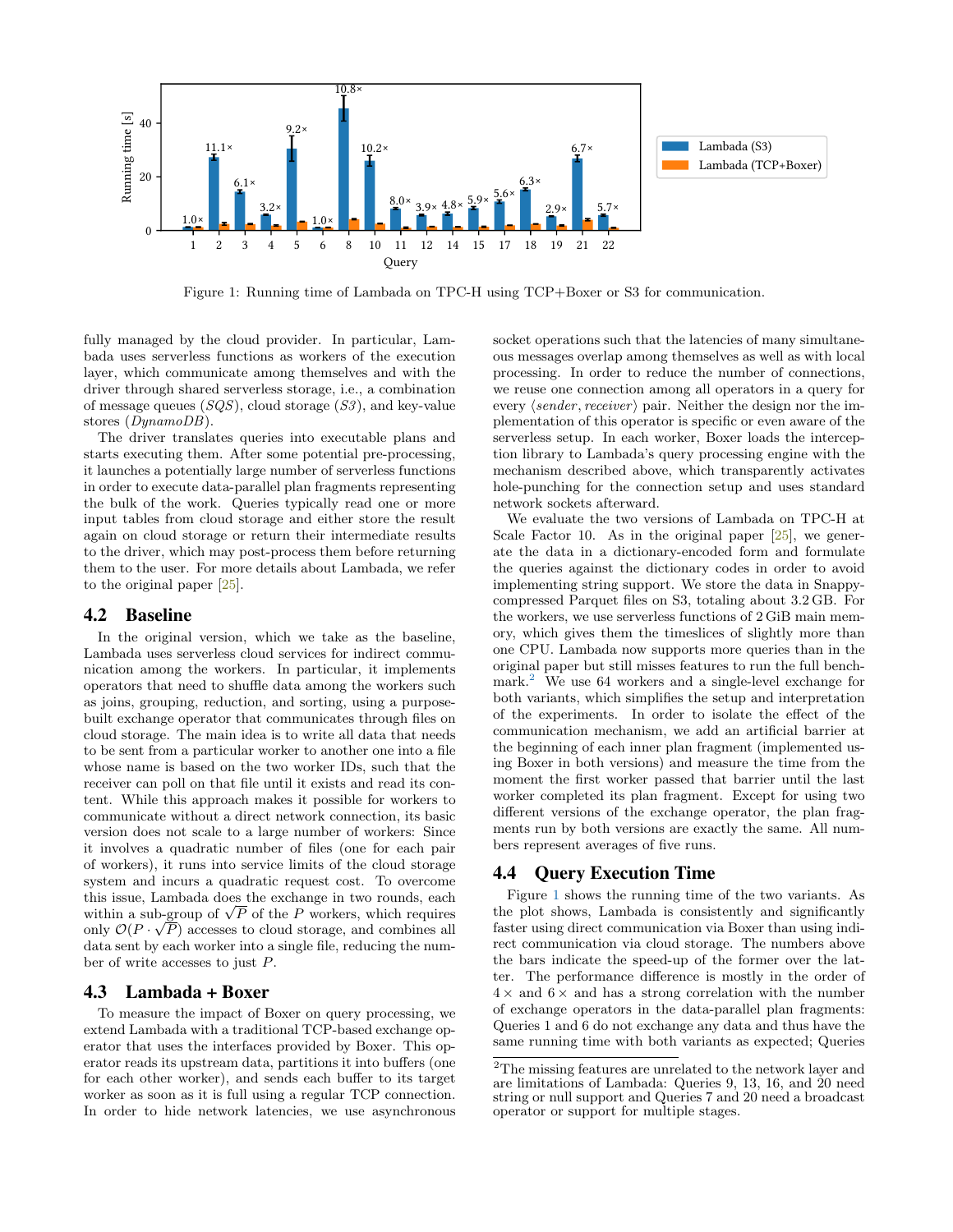<span id="page-5-0"></span>

Figure 2: Monetary costs of Lambada on TPC-H using TCP+Boxer or S3 for communication.

4, 12, 14, 15, 19, and 22 have a single join, i.e., two exchange operators, or a join and an aggregation, each, so the speedup of the two variants is mostly in the range of  $4 \times$  and  $6 \times$ ; Queries 3, 10, 11, 17, and 18 use four to seven instances of the exchange operator, so the TCP-based version tends to have a bigger advantage; and Queries 2, 5, 8, and 21 use ten or more exchange operators and are consequently the queries where the performance gap is the largest.

The performance difference comes from two main effects: First, while indirect communication requires the sender to complete all writing (per exchange operator) to cloud storage before the sender can start reading any data, the direct communication can be done in a streaming fashion using reasonably small chunks. Note that this is intrinsic to any storage system with a request limit or request cost (and thus to any real-world system with a usage-based pricing model we know of). This effect explains at most a performance difference of factor two assuming that sending and receiving can be perfectly overlapped. The second effect is due to the higher latency of accessing cloud storage compared to function to function communication via Boxer, which explains why the benefit of direct communication is larger for more complex queries. Note that this is also unlikely to change radically since cloud services typically have several layers of authorization, accounting, load balancing, etc. all of which increase the latency of accessing storage compared to sending the same amount of data through the network.

#### 4.5 Monetary Query Cost

We also analyzed the costs of the CPU time used by the workers running in serverless functions as well as the request costs to cloud storage, which are mainly done by the exchange operator. The only other costs of running the query itself are (1) request cost to the serverless functions and (2) storage cost of temporary results on cloud storage, both of which are so small that they would not be visible on the plot. Except for the coordinator, there is no cost of setting up infrastructure or keeping it running between queries.

Figure [2](#page-5-0) shows the costs of running the same queries as above. The numbers above the bars indicate the cost reduction of using communication through Boxer compared to using cloud storage. The numbers are strongly correlated to the running time: using Boxer reduces the costs by a factor between  $4 \times$  and  $6 \times$  for most queries and significantly more for the more complex ones. This is not surprising since the costs are dominated by the CPU time of the serverless functions. However, the request costs of accessing S3 have a significant share as well (GETs and PUTs to S3 are not

for free and the total cost accumulates due to the many accesses needed to implement an exchange operator for parallel query processing); often in the order of a quarter and up to a third (for Query 21). Interestingly enough, the request costs alone are higher than the total costs using Boxer for almost all queries. Since the number of requests increases quadratically[3](#page-5-1) with the number of workers, the cost-benefit of using Boxer will be even more apparent at larger scales.

## 5. FUTURE DIRECTIONS

Boxer enables building useful applications today at much better performance and higher efficiency than previous serverless approaches. As an enabler for research on future serverless systems, the following are interesting directions that Boxer opens up:

Deployment mechanism. How should individual components of a data-intensive application be deployed? Apart from VMs with relatively high (but steadily decreasing) startup times, cloud providers also offer container-based deployments for arbitrary applications (e.g., AWS Fargate) and serverless functions (either deployed via special function packages or as containers as well). While the latter have by far the lowest start-up time, they currently come with the limitations discussed throughout the paper. Thanks to Boxer, all existing deployment mechanisms can be compared without having to purpose-built indirect communication primitives, which will help in deciding which one is more appropriate for a given application.

Systems for wide, short-lived jobs. As the abundant work on serverless computing has shown, the increasing elasticity of the cloud makes it possible for everyone to use thousands of cores for jobs that take just a few seconds to complete. These extremely wide but short-lived jobs create challenges for many system components, even if direct networking among the workers is possible. In particular, failures or at least delays become increasingly likely with the "width" of a job but must be dealt with at extremely short time scales. This is true for the start-up of large numbers of workers, the connection setup among these workers (which requires quadratic overall work for a fully connected network), the efficient handling of large numbers of connections at each worker, and many more. Solutions could include sparser connection topologies, such as the grid-based topology we used in Lambada's two-level exchange operator,

<span id="page-5-1"></span> $3$ As we have shown in prior work  $[25]$  and discussed above, sub-quadratic algorithms exist but at the expense of more phases which increase running time and, thus, costs as well.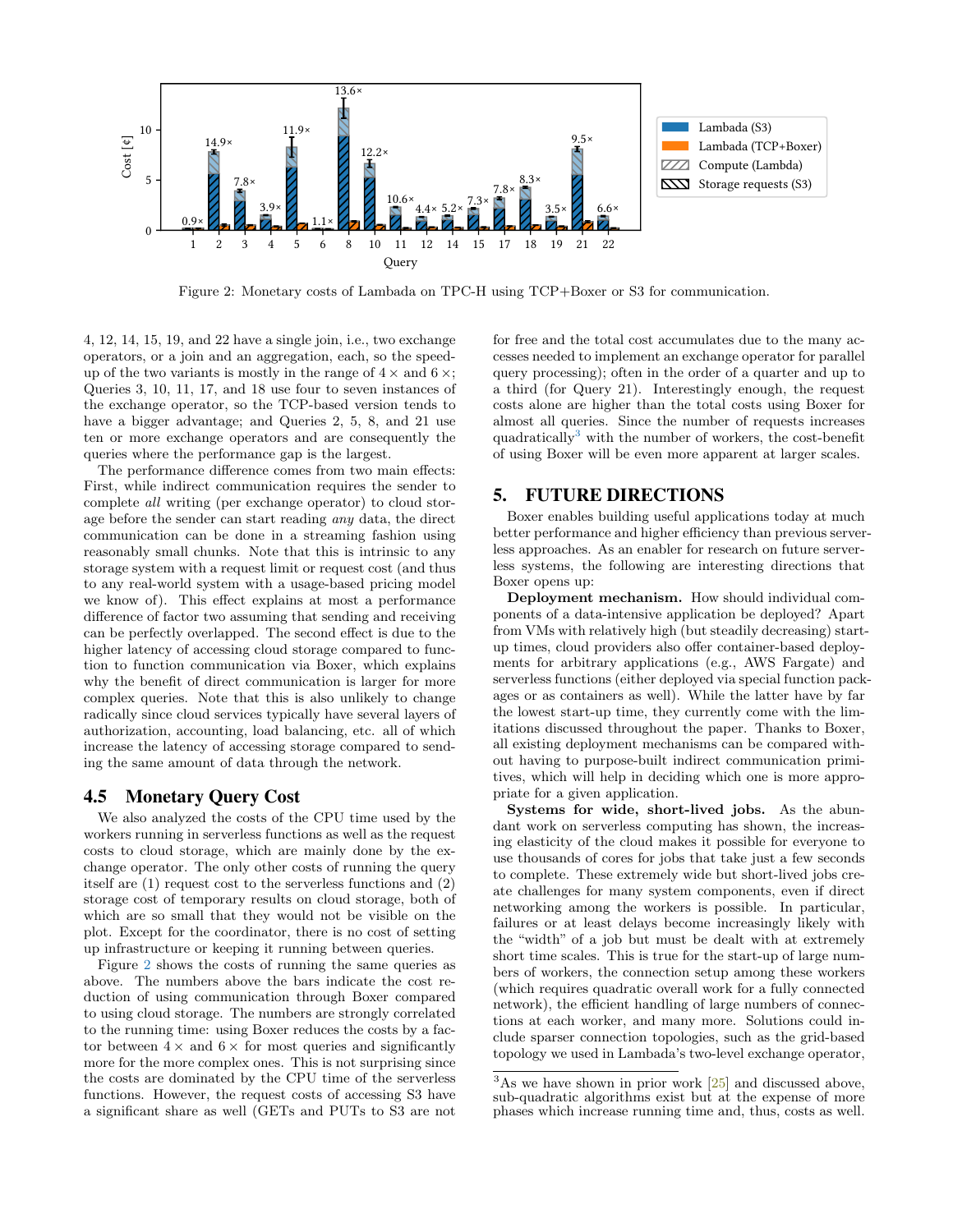or hedged computations and/or communication, i.e., redundant executions of latency-critical phases where only the first to complete contributes to the final result. Such optimizations can be easily combined with precise query plans to come up with better, less demanding approaches to deploy many functions to compute a query as the communication pattern within a query can be determined in advance and does not always need to involve a fully connected network topology (probably trees are a better, more natural option for query processing).

Elasticity for long-lived applications. While most work on serverless concentrates on one-off jobs [\[24\]](#page-7-5), we envision the extreme elasticity of serverless to be useful also for long-running applications with fluctuating resource requirements. One example is a stream processing engine experiencing a load spike. This type of engine is usually able to adapt to changes in the input stream volume but typically at the time scale of minutes. With serverless functions, a large number of additional resources are ready to be used less than a second after detecting the spike, so systems could react more promptly. This could be done only using serverless functions or in a hybrid VM/serverless setup where serverless resources are used for short spikes or as a way to bridge the time until more cost-efficient resources are started. Both variants would allow applications to reduce over-provisioning, the traditional way to deal with sudden spikes.

Limitations of Boxer. Currently, Boxer is at the prototype stages and much remains to be done to increase its functionality, stability, and make it more efficient. There are also quite a few interactions with the underlying serverless platform that need further investigation. For instance, the time it takes to establish all connections among a group of functions varies greatly for reasons that are not yet clear. As another example, the bandwidth available is surprisingly stable for point-to-point connections but more experiments are needed to explore how the available bandwidth scales with the number of connections.

## 6. CONCLUSION

In this paper we have presented Boxer, a system enabling network communication for serverless functions. We have tested Boxer by implementing queries form TPC-H in a version of Lambada [\[25\]](#page-7-2) and compared the performance when using the original S3-based exchange operator and when using network communication. We observe significant performance gains in most queries, especially in the most timeconsuming ones by simply using Boxer without any further optimizations or careful query planning. Boxer is open source and can be developed further along several interesting directions to better support serverless data analytics.

#### References

- <span id="page-6-5"></span>[1] Alexandru Agache, Marc Brooker, Alexandra Iordache, Anthony Liguori, Rolf Neugebauer, Phil Piwonka, and Diana-Maria Popa. "Firecracker: Lightweight Virtualization for Serverless Applications". In: NSDI. 2020.
- <span id="page-6-6"></span>[2] Istemi Ekin Akkus, Ruichuan Chen, Ivica Rimac, Manuel Stein, Klaus Satzke, Andre Beck, Paarijaat Aditya, and Volker Hilt. "SAND: Towards High-Performance Serverless Computing". In: USENIX ATC. 2018.
- <span id="page-6-3"></span>[3] Amazon Athena. URL: [http://docs.aws.amazon.com/](http://docs.aws.amazon.com/athena/) [athena/](http://docs.aws.amazon.com/athena/) (visited on 08/17/2020).
- <span id="page-6-17"></span>[4] Amazon S3. url: <https://aws.amazon.com/s3> (visited on 08/17/2020).
- <span id="page-6-18"></span>[5] Amazon SQS. url: <https://aws.amazon.com/sqs> (visited on 08/17/2020).
- <span id="page-6-2"></span>[6] Apache OpenWhisk. url: [https://openwhisk.apache.](https://openwhisk.apache.org/) [org/](https://openwhisk.apache.org/) (visited on 08/17/2020).
- <span id="page-6-0"></span>[7] AWS Lambda. URL: <https://aws.amazon.com/lambda> (visited on 08/17/2020).
- <span id="page-6-7"></span>[8] Sol Boucher, Anuj Kalia, David G. Andersen, and Michael Kaminsky. "Putting the "Micro"Back in Microservice". In: USENIX ATC. 2018.
- <span id="page-6-8"></span>[9] James Cadden, Thomas Unger, Yara Awad, Han Dong, Orran Krieger, and Jonathan Appavoo. "SEUSS: Skip Redundant Paths to Make Serverless Fast". In: EuroSys. 2020.
- <span id="page-6-9"></span>[10] Dong Du, Tianyi Yu, Yubin Xia, Binyu Zang, Guanglu Yan, Chenggang Qin, Qixuan Wu, and Haibo Chen. "Catalyzer: Sub-Millisecond Startup for Serverless Computing with Initialization-Less Booting". In: ASPLOS. 2020.
- <span id="page-6-10"></span>[11] Vojislav Dukic, Rodrigo Bruno, Ankit Singla, and Gustavo Alonso. "Photons: Lambdas on a Diet". In: SoCC. 2020.
- <span id="page-6-15"></span>[12] Bryan Ford, Pyda Srisuresh, and Dan Kegel. "Peer-to-Peer Communication Across Network Address Translators". In: USENIX ATC. 2005.
- <span id="page-6-13"></span>[13] Sadjad Fouladi, Francisco Romero, Dan Iter, Qian Li, Shuvo Chatterjee, Christos Kozyrakis, Matei Zaharia, and Keith Winstein. "From Laptop to Lambda: Outsourcing Everyday Jobs to Thousands of Transient Functional Containers". In: USENIX ATC. 2019.
- <span id="page-6-12"></span>[14] Sadjad Fouladi et al. "Encoding, Fast and Slow: Low-Latency Video Processing Using Thousands of Tiny Threads". In: NSDI. 2017.
- <span id="page-6-4"></span>[15] Google BigQuery. URL: https://cloud.google.com/ [bigquery/](https://cloud.google.com/bigquery/) (visited on  $08/17/2020$ ).
- <span id="page-6-1"></span>[16] Google Cloud Functions. URL: [https://cloud.google.](https://cloud.google.com/functions) [com/functions](https://cloud.google.com/functions) (visited on 08/17/2020).
- <span id="page-6-14"></span>[17] Joseph M. Hellerstein, Jose M. Faleiro, Joseph Gonzalez, Johann Schleier-Smith, Vikram Sreekanti, Alexey Tumanov, and Chenggang Wu. "Serverless Computing: One Step Forward, Two Steps Back". In: CIDR. 2019.
- <span id="page-6-16"></span>[18] Eppinger J.L. "TCP Connections for P2P Apps: A Software Approach to Solving the NAT Problem". In: Carnegie Mellon University, Tech. Rep, ISRI-05-104. 2005.
- <span id="page-6-11"></span>[19] Eric Jonas, Qifan Pu, Shivaram Venkataraman, Ion Stoica, and Benjamin Recht. "Occupy the Cloud: Distributed Computing for the 99%". In: SoCC. 2017.
- <span id="page-6-19"></span>[20] Ana Klimovic, Heiner Litz, and Christos Kozyrakis. "Selecta: Heterogeneous Cloud Storage Configuration for Data Analytics". In: USENIX ATC. 2018.